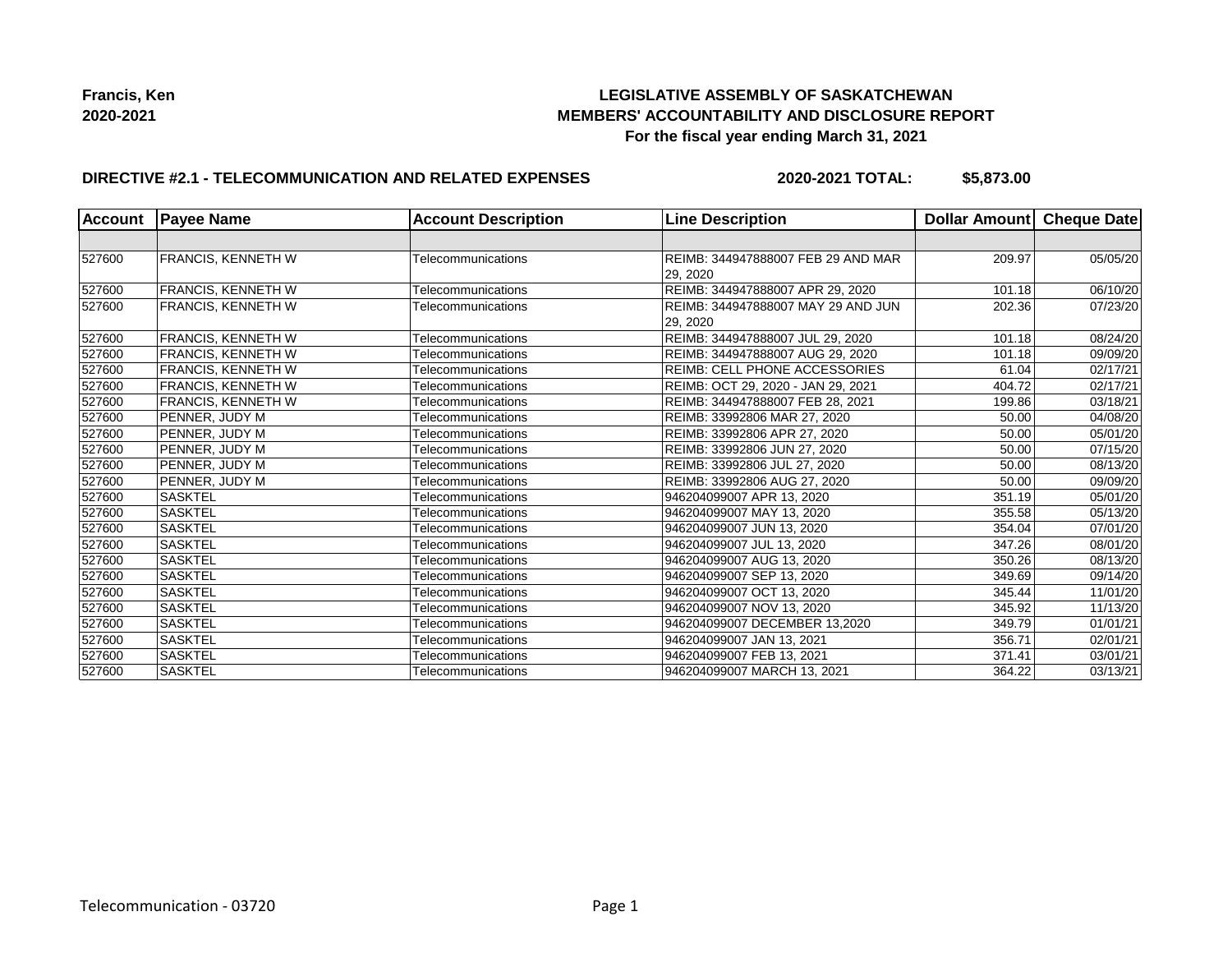# **LEGISLATIVE ASSEMBLY OF SASKATCHEWAN MEMBERS' ACCOUNTABILITY AND DISCLOSURE REPORT For the fiscal year ending March 31, 2021**

### **DIRECTIVE #3.1 - MLA TRAVEL AND LIVING EXPENSES**

**2020-2021 TOTAL: \$32,724.27**

| <b>Account</b> | <b>Payee Name</b>         | <b>Account Description</b>  | <b>Line Description</b>                          | Dollar Amount | <b>Cheque Date</b> |
|----------------|---------------------------|-----------------------------|--------------------------------------------------|---------------|--------------------|
|                |                           |                             |                                                  |               |                    |
| 541900         | <b>FRANCIS, KENNETH W</b> | Elected Rep - Travel        | JAN-MAR, 2020 MLA REGINA<br><b>ACCOMMODATION</b> | 2,957.39      | 05/04/20           |
| 541900         | <b>FRANCIS, KENNETH W</b> | Elected Rep - Travel        | MLA TRAVEL MAR 1-31, 2020                        | 2,444.65      | 05/04/20           |
| 541900         | FRANCIS, KENNETH W        | Elected Rep - Travel        | MLA TRAVEL JUL 2-6, 2020                         | 625.15        | 07/23/20           |
| 541900         | <b>FRANCIS, KENNETH W</b> | Elected Rep - Travel        | MLA TRAVEL JUN 12-30, 2020                       | 2,546.45      | 07/23/20           |
| 541900         | FRANCIS, KENNETH W        | Elected Rep - Travel        | APR-JUN 2020 MLA REGINA<br><b>ACCOMMODATION</b>  | 3,457.19      | 08/13/20           |
| 541900         | <b>FRANCIS, KENNETH W</b> | Elected Rep - Travel        | JUL-SEP 2020 MLA REGINA<br><b>ACCOMMODATION</b>  | 4,978.26      | 11/19/20           |
| 541900         | <b>FRANCIS, KENNETH W</b> | Elected Rep - Travel        | MLA TRAVEL AUG 9-OCT 30, 2020                    | 896.30        | 11/19/20           |
| 541900         | FRANCIS. KENNETH W        | Elected Rep - Travel        | MLA TRAVEL NOV 1-DEC 8, 2020                     | 2,486.85      | 12/30/20           |
| 541900         | <b>FRANCIS, KENNETH W</b> | Elected Rep - Travel        | MLA TRAVEL DEC 9-16, 2020                        | 1,202.70      | 12/30/20           |
| 541900         | <b>FRANCIS, KENNETH W</b> | <b>Elected Rep - Travel</b> | MLA TRAVEL JAN 5-31, 2021                        | 2,472.90      | 02/01/21           |
| 541900         | <b>FRANCIS, KENNETH W</b> | <b>Elected Rep - Travel</b> | OCT-DEC 2020 MLA REGINA<br><b>ACCOMMODATION</b>  | 3,527.64      | 02/17/21           |
| 541900         | <b>FRANCIS, KENNETH W</b> | Elected Rep - Travel        | MLA TRAVEL FEB 21-27, 2021                       | 1,733.80      | 03/24/21           |
| 541900         | <b>FRANCIS, KENNETH W</b> | <b>Elected Rep - Travel</b> | JAN-MAR 2021 MLA REGINA<br><b>ACCOMMODATION</b>  | 2,425.74      | 03/31/21           |
| 541900         | <b>FRANCIS, KENNETH W</b> | <b>Elected Rep - Travel</b> | MLA TRAVEL MAR 5-12, 2021                        | 969.25        | 03/31/21           |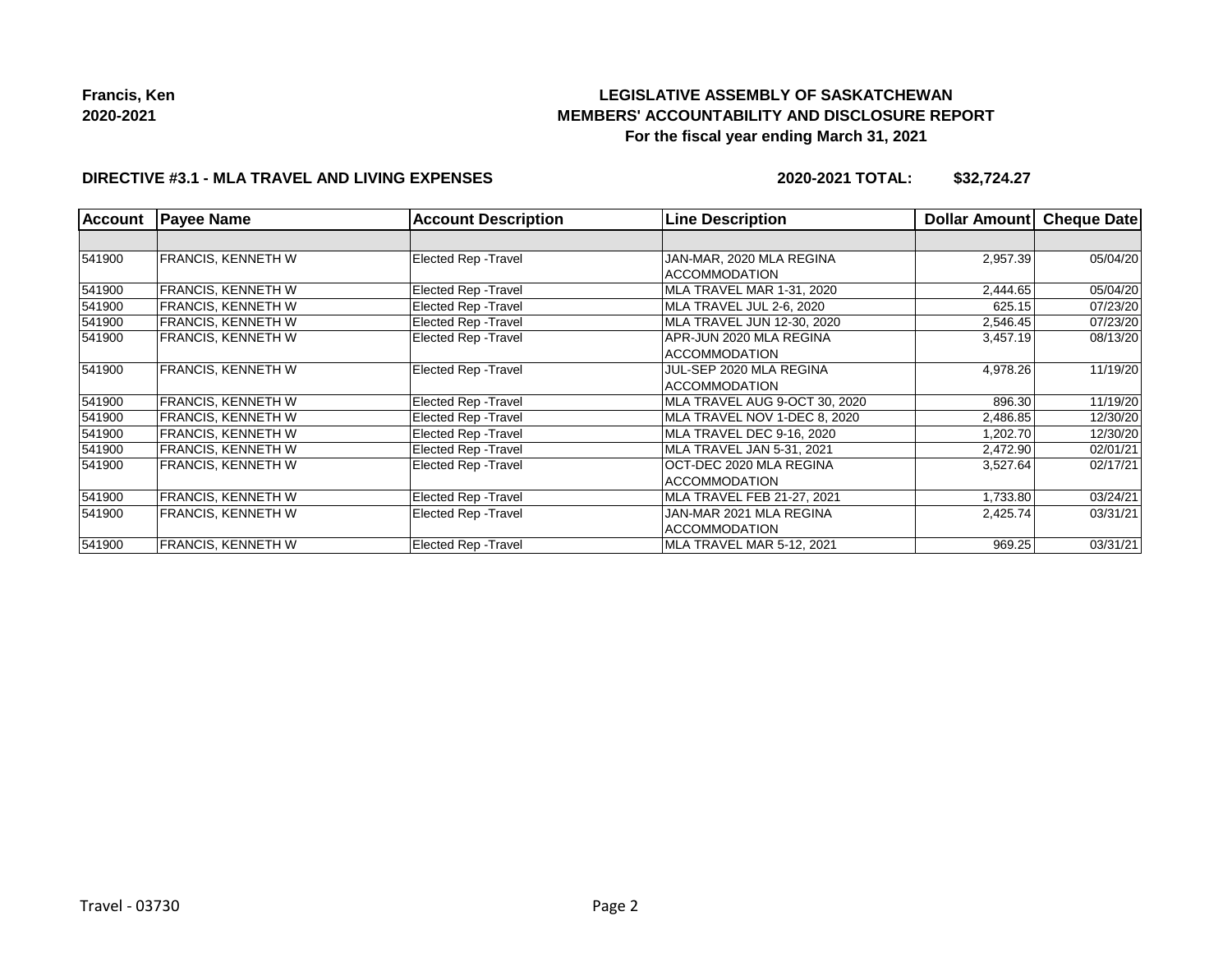

## **LEGISLATIVE ASSEMBLY OF SASKATCHEWAN MEMBERS' ACCOUNTABILITY AND DISCLOSURE REPORT For the fiscal year ending March 31, 2021**

#### **DIRECTIVE #4.1 - CONSTITUENCY SERVICE EXPENSES**

| <b>Account</b> | <b>Payee Name</b>                                             | <b>Account Description</b>                | <b>Line Description</b>        | <b>Dollar Amount</b> | <b>Cheque Date</b> |
|----------------|---------------------------------------------------------------|-------------------------------------------|--------------------------------|----------------------|--------------------|
|                |                                                               |                                           |                                |                      |                    |
| 521372         | <b>BRIGHTEN CREATIVE GROUP LTD.</b>                           | Photographer's Services                   | PHOTOGRAPHY SERVICES           | 177.59               | 02/02/21           |
| 522000         | T. KLARENBACH ENTERPRISES LTD.                                | Rent of Ground, Buildings and Other Space | APRIL 2020 MLA OFFICE RENT     | 2,000.35             | 04/01/20           |
| 522000         | T. KLARENBACH ENTERPRISES LTD.                                | Rent of Ground, Buildings and Other Space | MAY 2020 MLA OFFICE RENT       | 2,000.35             | 04/25/20           |
| 522000         | T. KLARENBACH ENTERPRISES LTD.                                | Rent of Ground, Buildings and Other Space | JUNE 2020 MLA OFFICE RENT      | 2,000.35             | 05/15/20           |
| 522000         | T. KLARENBACH ENTERPRISES LTD.                                | Rent of Ground, Buildings and Other Space | JULY 2020 MLA OFFICE RENT      | 2,000.35             | 06/07/20           |
| 522000         | T. KLARENBACH ENTERPRISES LTD.                                | Rent of Ground, Buildings and Other Space | AUG 2020 MLA OFFICE RENT       | 2,000.35             | 07/07/20           |
| 522000         | T. KLARENBACH ENTERPRISES LTD.                                | Rent of Ground, Buildings and Other Space | SEPT 2020 MLA OFFICE RENT      | 2,000.35             | 08/14/20           |
| 522000         | T. KLARENBACH ENTERPRISES LTD.                                | Rent of Ground, Buildings and Other Space | OCT 2020 MLA OFFICE RENT       | 2,000.35             | 09/11/20           |
| 522000         | T. KLARENBACH ENTERPRISES LTD.                                | Rent of Ground, Buildings and Other Space | DEC 2020 MLA OFFICE RENT       | 2,000.35             | 11/01/20           |
| 522000         | T. KLARENBACH ENTERPRISES LTD.                                | Rent of Ground, Buildings and Other Space | NOV 2020 MLA OFFICE RENT       | 2,000.35             | 11/01/20           |
| 522000         | T. KLARENBACH ENTERPRISES LTD.                                | Rent of Ground, Buildings and Other Space | JAN 2021 MLA OFFICE RENT       | 2,000.35             | 12/11/20           |
| 522000         | T. KLARENBACH ENTERPRISES LTD.                                | Rent of Ground, Buildings and Other Space | FEB 2021 MLA OFFICE RENT       | 2,000.35             | 01/12/21           |
| 522000         | T. KLARENBACH ENTERPRISES LTD.                                | Rent of Ground, Buildings and Other Space | MAR 2021 MLA OFFICE RENT       | 2,000.35             | 02/08/21           |
| 522200         | MINISTER OF FINANCE-MINISTRY OF<br>SASKBUILDS AND PROCUREMENT | Rent of Photocopiers                      | PHOTOCOPIER SERVICE FEES 20/21 | 100.00               | 01/01/21           |
| 522200         | TOSHIBA TEC CANADA BUSINESS<br>SOLUTIONS INC                  | Rent of Photocopiers                      | <b>COPIER CHARGES</b>          | 96.05                | 04/07/20           |
| 522200         | <b>TOSHIBA TEC CANADA BUSINESS</b><br><b>SOLUTIONS INC</b>    | Rent of Photocopiers                      | <b>COPIER CHARGES</b>          | 85.68                | 05/08/20           |
| 522200         | TOSHIBA TEC CANADA BUSINESS<br>SOLUTIONS INC                  | Rent of Photocopiers                      | <b>COPIER CHARGES</b>          | 99.11                | 07/01/20           |
| 522200         | TOSHIBA TEC CANADA BUSINESS<br><b>SOLUTIONS INC</b>           | Rent of Photocopiers                      | <b>COPIER CHARGES</b>          | 93.06                | 07/01/20           |
| 522200         | TOSHIBA TEC CANADA BUSINESS<br>SOLUTIONS INC                  | Rent of Photocopiers                      | <b>COPIER CHARGES</b>          | 110.44               | 08/01/20           |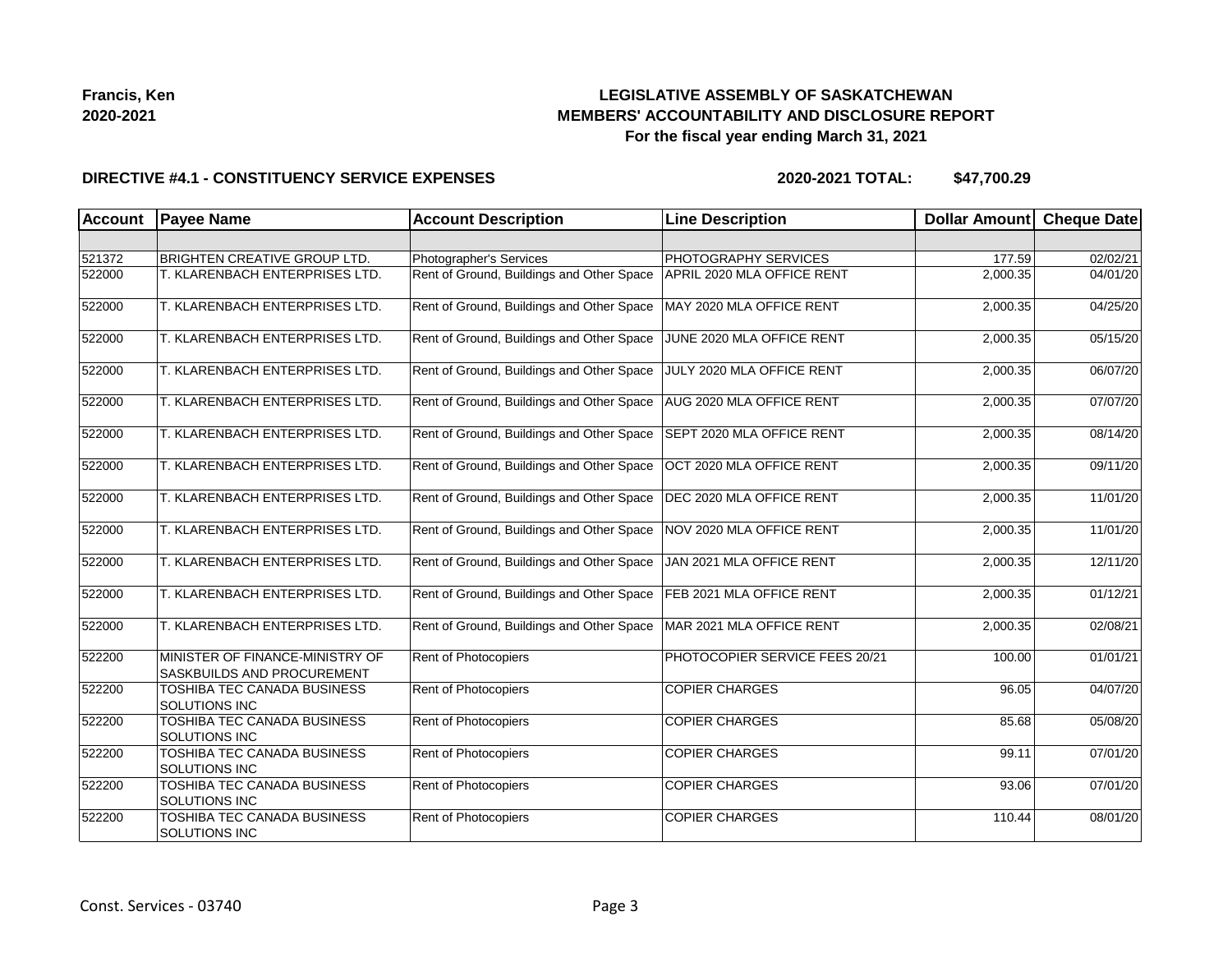

## **LEGISLATIVE ASSEMBLY OF SASKATCHEWAN MEMBERS' ACCOUNTABILITY AND DISCLOSURE REPORT For the fiscal year ending March 31, 2021**

### **DIRECTIVE #4.1 - CONSTITUENCY SERVICE EXPENSES**

| <b>Account</b> | <b>Payee Name</b>                                          | <b>Account Description</b>           | <b>Line Description</b>                  | Dollar Amount   Cheque Date |                       |
|----------------|------------------------------------------------------------|--------------------------------------|------------------------------------------|-----------------------------|-----------------------|
|                |                                                            |                                      |                                          |                             |                       |
| 522200         | TOSHIBA TEC CANADA BUSINESS<br><b>SOLUTIONS INC</b>        | Rent of Photocopiers                 | <b>COPIER CHARGES</b>                    | 97.05                       | 09/01/20              |
| 522200         | <b>TOSHIBA TEC CANADA BUSINESS</b><br><b>SOLUTIONS INC</b> | Rent of Photocopiers                 | <b>COPIER CHARGES</b>                    | 95.46                       | 11/01/20              |
| 522200         | <b>TOSHIBA TEC CANADA BUSINESS</b><br>SOLUTIONS INC        | Rent of Photocopiers                 | <b>COPIER CHARGES</b>                    | 86.88                       | 11/01/20              |
| 522200         | TOSHIBA TEC CANADA BUSINESS<br>SOLUTIONS INC               | Rent of Photocopiers                 | <b>COPIER CHARGES</b>                    | 91.12                       | 12/01/20              |
| 522200         | TOSHIBA TEC CANADA BUSINESS<br>SOLUTIONS INC               | Rent of Photocopiers                 | <b>COPIER CHARGES</b>                    | 109.98                      | 01/01/21              |
| 522200         | TOSHIBA TEC CANADA BUSINESS<br>SOLUTIONS INC               | Rent of Photocopiers                 | <b>COPIER CHARGES</b>                    | 116.10                      | 02/01/21              |
| 522200         | <b>TOSHIBA TEC CANADA BUSINESS</b><br>SOLUTIONS INC        | Rent of Photocopiers                 | <b>COPIER CHARGES</b>                    | 113.31                      | 03/01/21              |
| 522500         | <b>KELLY INSURANCE BROKERS</b>                             | Insurance Premiums                   | OFFICE INSURANCE POLICY WAWA<br>M2132636 | 662.50                      | 04/01/20              |
| 522500         | <b>KELLY INSURANCE BROKERS</b>                             | Insurance Premiums                   | INSURANCE POLICY KENFRAN-01 20/21        | 662.50                      | 09/01/20              |
| 525000         | PENNER, JUDY M                                             | Postal, Courier, Freight and Related | POSTAGE/OFFICE SUPPLIES                  | 84.63                       | 07/02/20              |
| 525000         | PENNER, JUDY M                                             | Postal, Courier, Freight and Related | POSTAGE/OFFICE SUPPLIES                  | 96.60                       | 07/23/20              |
| 525000         | SYROTA, RITA I F                                           | Postal, Courier, Freight and Related | POSTAGE                                  | 48.30                       | 03/31/21              |
| 528000         | <b>MURLIN ELECTRONICS</b>                                  | <b>Support Services</b>              | <b>IT SUPPORT</b>                        | 105.99                      | 01/01/21              |
| 529200         | <b>FRANCIS, KENNETH W</b>                                  | Professional Development             | <b>REIMB: CONFERENCE</b>                 | 47.25                       | 12/07/20              |
| 530300         | MARU GROUP CANADA INC.                                     | Primary Research/Focus group         | AD HOC RESEARCH                          | 661.11                      | 06/01/20              |
| 530300         | MARU GROUP CANADA INC.                                     | Primary Research/Focus group         | AD HOC RESEARCH                          | 661.11                      | 10/01/20              |
| 530300         | MARU GROUP CANADA INC.                                     | Primary Research/Focus group         | AD HOC RESEARCH                          | 632.97                      | 03/01/21              |
| 530300         | MARU GROUP CANADA INC.                                     | Primary Research/Focus group         | AD HOC RESEARCH                          | 632.97                      | 03/01/21              |
| 530500         | DODSLAND SPORTS CENTER                                     | Media Placement                      | ADVERTISEMENT                            | 250.00                      | 03/01/21              |
| 530500         | EATONIA & DISTRICT RECREATION<br><b>BOARD</b>              | Media Placement                      | <b>ADVERTISING</b>                       | 500.00                      | 03/01/21              |
| 530500         | <b>ESTON, TOWN OF</b>                                      | Media Placement                      | ADVERTISEMENT                            | 500.00                      | 03/02/21              |
| 530500         | GOLDEN WEST BROADCASTING LTD.                              | Media Placement                      | <b>ADVERTISING</b>                       | 58.50                       | 04/01/20              |
| 530500         | GOLDEN WEST BROADCASTING LTD.                              | Media Placement                      | ADVERTISING                              | 58.50                       | 04/01/20              |
| 530500         | <b>GOLDEN WEST BROADCASTING LTD.</b>                       | Media Placement                      | ADVERTISING                              | 216.00                      | 04/01/20              |
| 530500         | GOLDEN WEST BROADCASTING LTD.                              | Media Placement                      | <b>ADVERTISING</b>                       | 504.00                      | 05/01/20              |
| 530500         | GOLDEN WEST BROADCASTING LTD.                              | Media Placement                      | <b>ADVERTISING</b>                       | 331.50                      | $\overline{05/0}1/20$ |
| 530500         | GOLDEN WEST BROADCASTING LTD.                              | Media Placement                      | <b>ADVERTISING</b>                       | 400.00                      | 05/01/20              |
| 530500         | GOLDEN WEST BROADCASTING LTD.                              | Media Placement                      | <b>ADVERTISING</b>                       | 331.50                      | 05/01/20              |
| 530500         | GOLDEN WEST BROADCASTING LTD.                              | Media Placement                      | ADVERTISING                              | 50.00                       | 06/01/20              |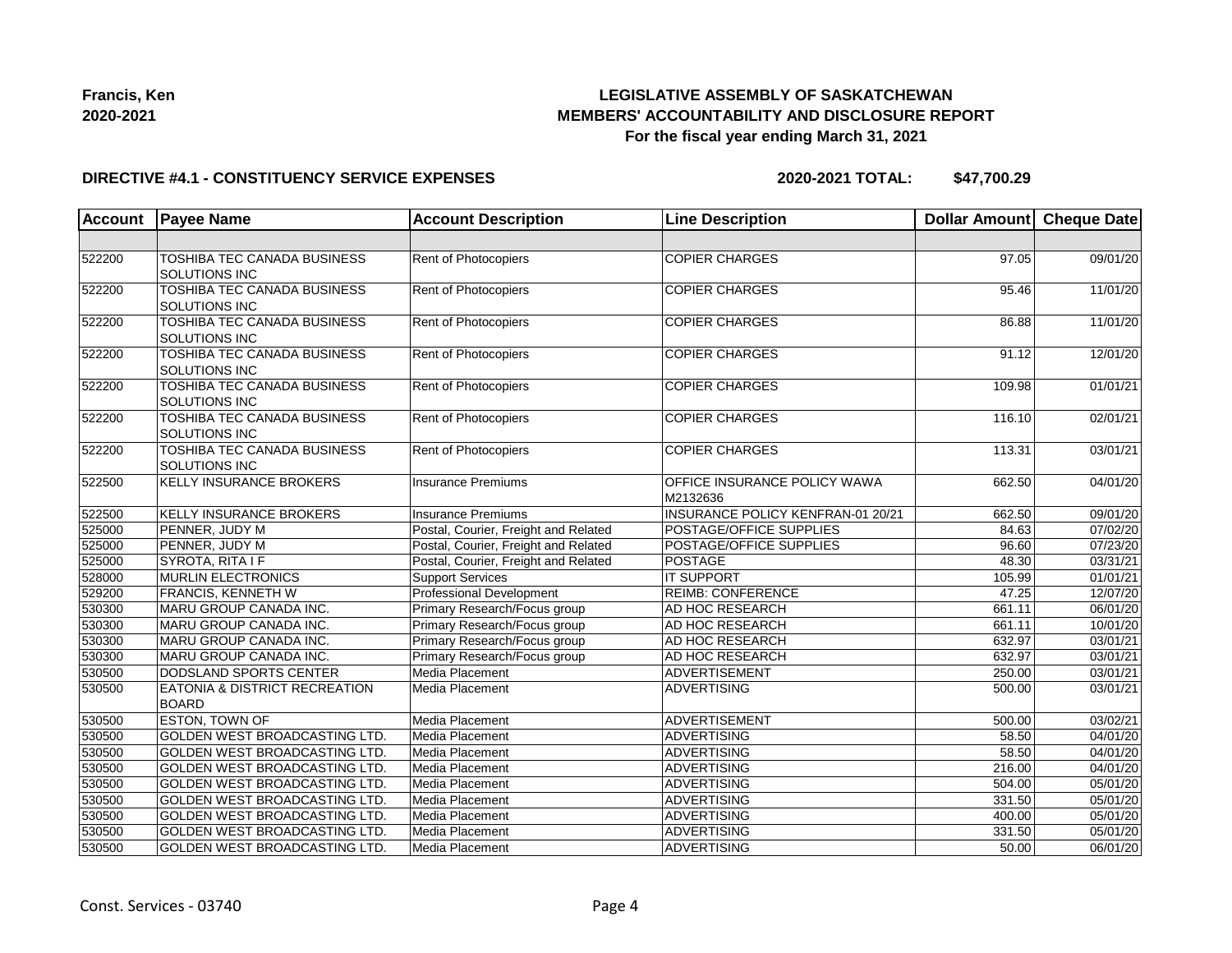## **LEGISLATIVE ASSEMBLY OF SASKATCHEWAN MEMBERS' ACCOUNTABILITY AND DISCLOSURE REPORT For the fiscal year ending March 31, 2021**

### **DIRECTIVE #4.1 - CONSTITUENCY SERVICE EXPENSES**

| <b>Account</b> | <b>Payee Name</b>                    | <b>Account Description</b> | <b>Line Description</b>       | <b>Dollar Amount</b> | <b>Cheque Date</b>    |
|----------------|--------------------------------------|----------------------------|-------------------------------|----------------------|-----------------------|
|                |                                      |                            |                               |                      |                       |
| 530500         | <b>GOLDEN WEST BROADCASTING LTD.</b> | Media Placement            | <b>ADVERTISING</b>            | 100.00               | 06/01/20              |
| 530500         | GOLDEN WEST BROADCASTING LTD.        | Media Placement            | <b>ADVERTISING</b>            | 550.00               | 06/01/20              |
| 530500         | GOLDEN WEST BROADCASTING LTD.        | Media Placement            | <b>ADVERTISING</b>            | 50.00                | 06/01/20              |
| 530500         | GOLDEN WEST BROADCASTING LTD.        | Media Placement            | ADVERTISING                   | 550.00               | 06/01/20              |
| 530500         | GOLDEN WEST BROADCASTING LTD.        | Media Placement            | <b>ADVERTISING</b>            | 400.00               | 06/01/20              |
| 530500         | GOLDEN WEST BROADCASTING LTD.        | Media Placement            | <b>ADVERTISING</b>            | 50.00                | 06/01/20              |
| 530500         | <b>GOLDEN WEST BROADCASTING LTD.</b> | Media Placement            | <b>ADVERTISING</b>            | 1,100.00             | 06/01/20              |
| 530500         | <b>GOLDEN WEST BROADCASTING LTD.</b> | Media Placement            | <b>ADVERTISING</b>            | 400.00               | 07/01/20              |
| 530500         | <b>GOLDEN WEST BROADCASTING LTD.</b> | Media Placement            | <b>ADVERTISING</b>            | 50.00                | 08/01/20              |
| 530500         | GOLDEN WEST BROADCASTING LTD.        | Media Placement            | ADVERTISING                   | 100.00               | 08/01/20              |
| 530500         | <b>GOLDEN WEST BROADCASTING LTD.</b> | Media Placement            | <b>ADVERTISING</b>            | 50.00                | 08/01/20              |
| 530500         | <b>GOLDEN WEST BROADCASTING LTD.</b> | Media Placement            | <b>ADVERTISING</b>            | 400.00               | 08/01/20              |
| 530500         | <b>GOLDEN WEST BROADCASTING LTD.</b> | Media Placement            | <b>ADVERTISING</b>            | 50.00                | 08/01/20              |
| 530500         | GOLDEN WEST BROADCASTING LTD.        | Media Placement            | <b>ADVERTISING</b>            | 400.00               | 09/01/20              |
| 530500         | <b>GOLDEN WEST BROADCASTING LTD.</b> | Media Placement            | <b>ADVERTISING</b>            | 200.00               | 11/01/20              |
| 530500         | GOLDEN WEST BROADCASTING LTD.        | Media Placement            | ADVERTISING                   | 100.00               | 01/01/21              |
| 530500         | GOLDEN WEST BROADCASTING LTD.        | Media Placement            | <b>ADVERTISING</b>            | 50.00                | 01/01/21              |
| 530500         | GOLDEN WEST BROADCASTING LTD.        | Media Placement            | <b>ADVERTISING</b>            | 400.00               | $\overline{0}1/01/21$ |
| 530500         | GOLDEN WEST BROADCASTING LTD.        | Media Placement            | <b>ADVERTISING</b>            | 50.00                | 01/01/21              |
| 530500         | GOLDEN WEST BROADCASTING LTD.        | Media Placement            | <b>ADVERTISING</b>            | 50.00                | 01/01/21              |
| 530500         | GOLDEN WEST BROADCASTING LTD.        | Media Placement            | <b>ADVERTISING</b>            | 400.00               | 02/01/21              |
| 530500         | <b>GOLDEN WEST BROADCASTING LTD.</b> | Media Placement            | <b>ADVERTISING</b>            | 400.00               | 03/01/21              |
| 530500         | JEM CREATIVE WEB SOLUTIONS LTD.      | Media Placement            | ADVERTISING - NO GST          | 94.34                | 03/01/21              |
| 530500         | JEM CREATIVE WEB SOLUTIONS LTD.      | Media Placement            | ADVERTISING - NO GST          | 94.34                | 03/02/21              |
| 530500         | <b>KERROBERT, TOWN OF</b>            | Media Placement            | <b>ADVERTISING</b>            | 500.00               | 03/23/21              |
| 530500         | KINDERSLEY, TOWN OF                  | Media Placement            | <b>ADVERTISING</b>            | 1,700.00             | 03/11/21              |
| 530500         | <b>LANDIS SKATING RINK</b>           | Media Placement            | <b>ADVERTISING</b>            | 100.00               | 03/15/21              |
| 530500         | LUSELAND, TOWN OF                    | Media Placement            | <b>ADVERTISING GST EXEMPT</b> | 212.00               | 03/01/21              |
| 530500         | MACKLIN, TOWN OF                     | Media Placement            | <b>ADVERTISING - NO GST</b>   | 300.00               | 03/01/21              |
| 530500         | PNG PRAIRIE NEWSPAPER GROUP          | Media Placement            | <b>ADVERTISING</b>            | 50.00                | 07/01/20              |
| 530500         | <b>WEEKLY BEAN</b>                   | Media Placement            | <b>ADVERTISING</b>            | 180.00               | 05/01/20              |
| 530500         | <b>WEEKLY BEAN</b>                   | Media Placement            | <b>ADVERTISING</b>            | 180.00               | 07/01/20              |
| 530500         | <b>WEEKLY BEAN</b>                   | Media Placement            | <b>ADVERTISING</b>            | 180.00               | 07/01/20              |
| 530500         | <b>WEEKLY BEAN</b>                   | Media Placement            | <b>ADVERTISING</b>            | 180.00               | 08/01/20              |
| 530500         | <b>WEEKLY BEAN</b>                   | Media Placement            | <b>ADVERTISING</b>            | 180.00               | 01/01/21              |
| 530500         | <b>WEEKLY BEAN</b>                   | Media Placement            | <b>ADVERTISING</b>            | 180.00               | 02/01/21              |
| 530500         | <b>WEEKLY BEAN</b>                   | Media Placement            | <b>ADVERTISING</b>            | 180.00               | 03/01/21              |
| 530500         | <b>WILKIE, TOWN OF</b>               | Media Placement            | <b>ADVERTISING GST EXEMPT</b> | 150.00               | 03/24/21              |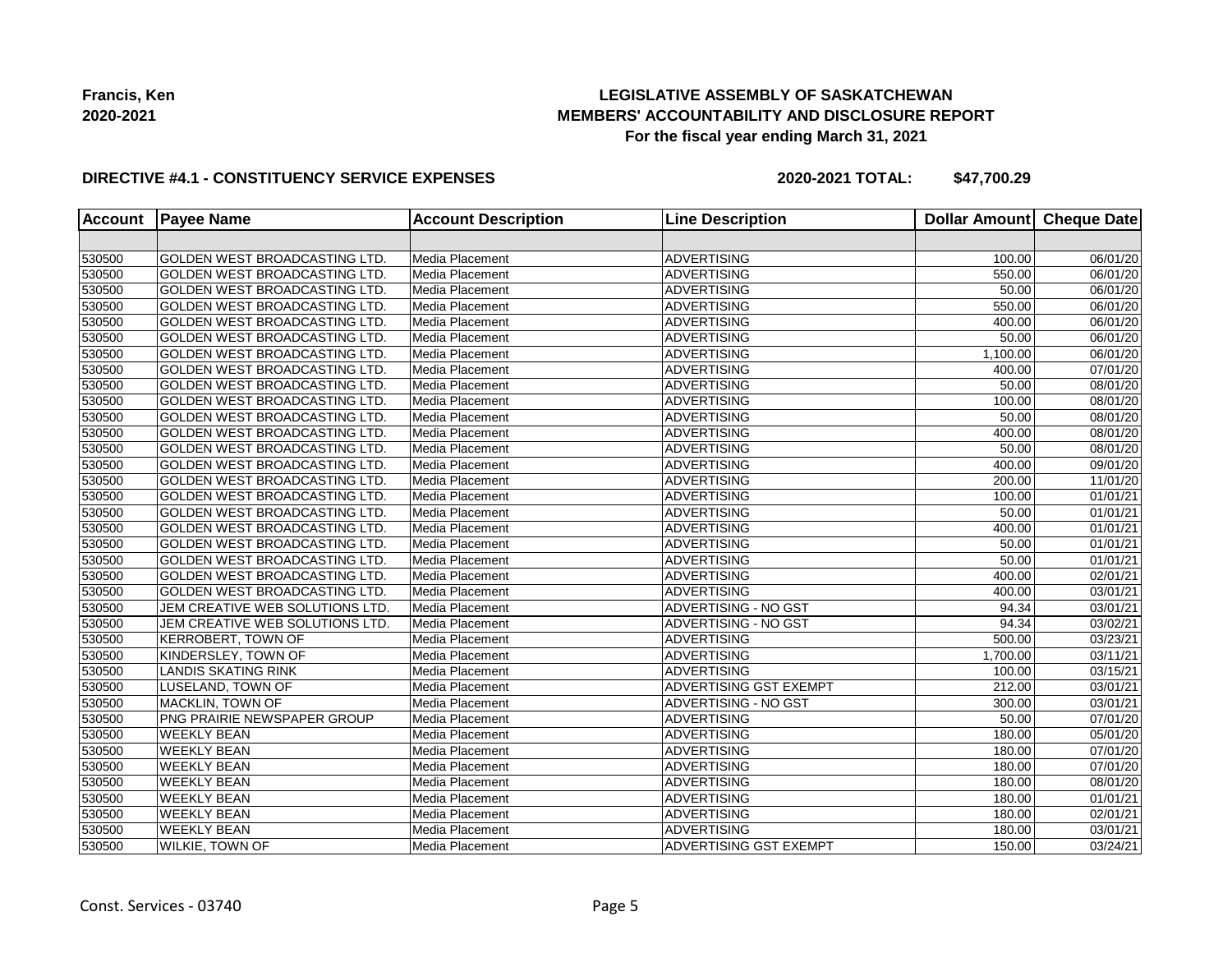## **LEGISLATIVE ASSEMBLY OF SASKATCHEWAN MEMBERS' ACCOUNTABILITY AND DISCLOSURE REPORT For the fiscal year ending March 31, 2021**

### **DIRECTIVE #4.1 - CONSTITUENCY SERVICE EXPENSES**

| <b>Account</b> | <b>Payee Name</b>                  | <b>Account Description</b>    | <b>Line Description</b>             | <b>Dollar Amountl</b> | Cheque Date |
|----------------|------------------------------------|-------------------------------|-------------------------------------|-----------------------|-------------|
|                |                                    |                               |                                     |                       |             |
| 530500         | YOUR SOUTHWEST MEDIA GROUP         | Media Placement               | <b>ADVERTISING</b>                  | 520.00                | 08/01/20    |
| 530500         | YOUR SOUTHWEST MEDIA GROUP         | Media Placement               | <b>ADVERTISING</b>                  | 780.00                | 11/18/20    |
| 530500         | YOUR SOUTHWEST MEDIA GROUP         | Media Placement               | <b>ADVERTISING</b>                  | 200.00                | 01/01/21    |
| 530500         | YOUR SOUTHWEST MEDIA GROUP         | Media Placement               | <b>ADVERTISING</b>                  | 325.00                | 03/02/21    |
| 530500         | YOUR SOUTHWEST MEDIA GROUP         | Media Placement               | <b>ADVERTISING</b>                  | 637.60                | 03/07/21    |
| 530900         | <b>FRANCIS, KENNETH W</b>          | <b>Promotional Items</b>      | <b>REIMB: CHRISTMAS CARDS</b>       | 69.99                 | 01/26/21    |
| 530900         | TREASURE HOUSE IMPORTS LTD.        | <b>Promotional Items</b>      | <b>PINS</b>                         | 205.00                | 08/01/20    |
| 550100         | JAMAC PUBLISHING LTD.              | <b>Printed Forms</b>          | LETTERHEAD/ENVELOPES                | 655.08                | 07/01/20    |
| 550200         | YOUR SOUTHWEST MEDIA GROUP         | Books, Mags and Ref Materials | <b>SUBSCRIPTION</b>                 | 36.00                 | 11/18/20    |
| 555000         | <b>BEE-J'S OFFICE PLUS</b>         | Other Material and Supplies   | <b>OFFICE SUPPLIES</b>              | 52.07                 | 05/01/20    |
| 555000         | <b>BEE-J'S OFFICE PLUS</b>         | Other Material and Supplies   | <b>OFFICE SUPPLIES</b>              | 44.94                 | 08/01/20    |
| 555000         | <b>BEE-J'S OFFICE PLUS</b>         | Other Material and Supplies   | <b>OFFICE SUPPLIES</b>              | 10.55                 | 08/01/20    |
| 555000         | <b>BEEPLUS WORKPLACE SOLUTIONS</b> | Other Material and Supplies   | OFFICE SUPPLIES                     | 13.97                 | 01/01/21    |
| 555000         | <b>BEEPLUS WORKPLACE SOLUTIONS</b> | Other Material and Supplies   | OFFICE SUPPLIES                     | 16.42                 | 01/06/21    |
| 555000         | <b>BEEPLUS WORKPLACE SOLUTIONS</b> | Other Material and Supplies   | <b>OFFICE SUPPLIES</b>              | 90.02                 | 02/09/21    |
| 555000         | <b>BEEPLUS WORKPLACE SOLUTIONS</b> | Other Material and Supplies   | <b>OFFICE SUPPLIES</b>              | 76.17                 | 03/09/21    |
| 555000         | <b>FRANCIS, KENNETH W</b>          | Other Material and Supplies   | <b>REIMB: OFFICE SUPPLIES</b>       | 37.28                 | 05/05/20    |
| 555000         | LELA'S MUSIC CENTRE                | Other Material and Supplies   | OFFICE SUPPLIES                     | 58.25                 | 05/01/20    |
| 555000         | PENNER, JUDY M                     | Other Material and Supplies   | <b>OFFICE SUPPLIES</b>              | 67.71                 | 05/27/20    |
| 555000         | PENNER, JUDY M                     | Other Material and Supplies   | POSTAGE/OFFICE SUPPLIES             | 47.60                 | 07/02/20    |
| 555000         | PENNER, JUDY M                     | Other Material and Supplies   | POSTAGE/OFFICE SUPPLIES             | 35.90                 | 07/23/20    |
| 555000         | PENNER, JUDY M                     | Other Material and Supplies   | <b>OFFICE SUPPLIES</b>              | 54.34                 | 09/09/20    |
| 555000         | PENNER, JUDY M                     | Other Material and Supplies   | OFFICE SUPPLIES                     | 53.77                 | 11/24/20    |
| 564600         | FRANCIS, KENNETH W                 | Computer Software - Exp       | <b>REIMB: SOFTWARE SUBSCRIPTION</b> | 120.99                | 03/18/21    |
| 564600         | <b>MURLIN ELECTRONICS</b>          | Computer Software - Exp       | <b>ANTIVIRUS SOFTWARE</b>           | 159.00                | 05/01/20    |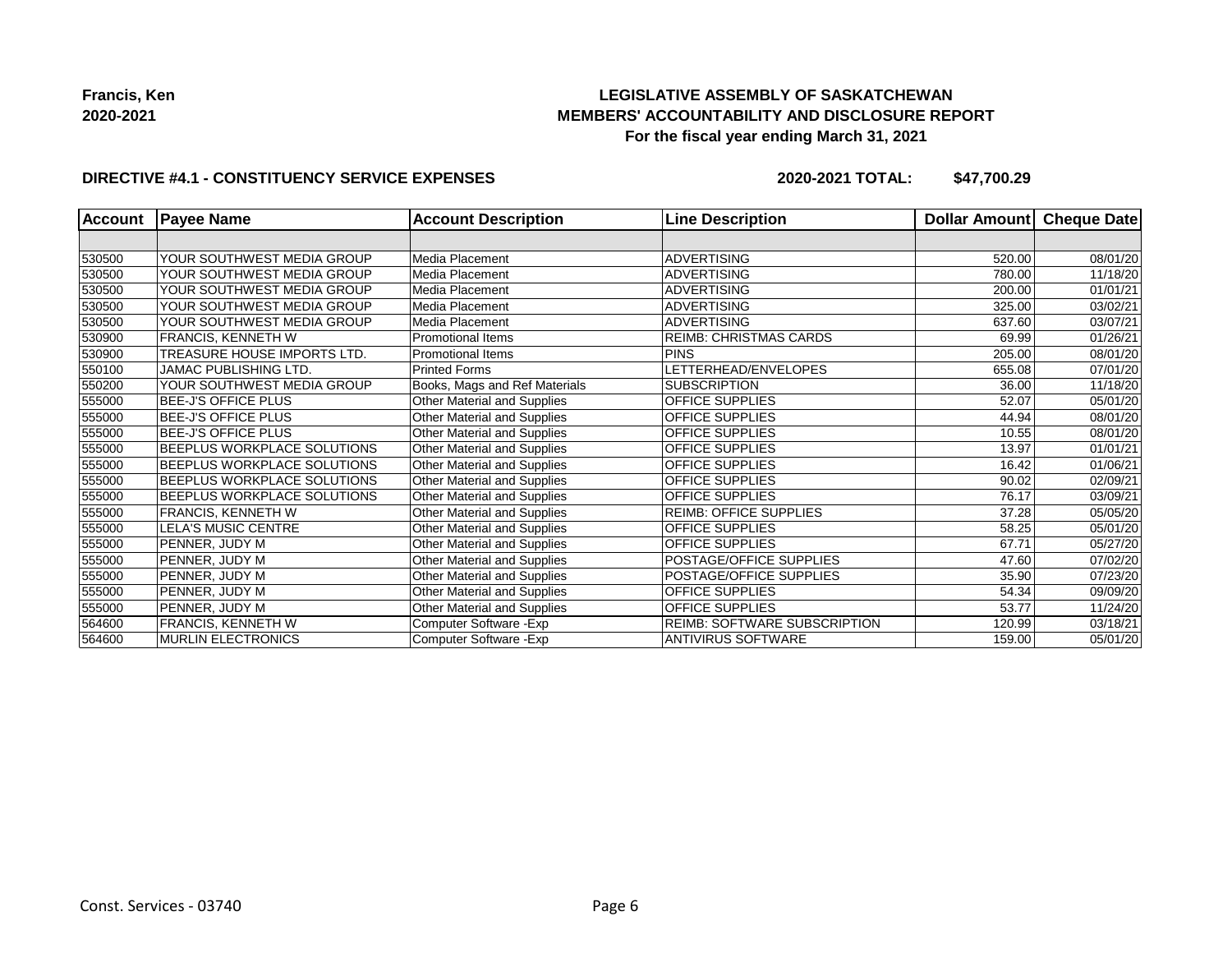## **LEGISLATIVE ASSEMBLY OF SASKATCHEWAN MEMBERS' ACCOUNTABILITY AND DISCLOSURE REPORT For the fiscal year ending March 31, 2021**

#### **DIRECTIVE #6 - CONSTITUENCY ASSISTANT EXPENSES**

**2020-2021 TOTAL: \$63,014.41**

| <b>Account</b> | <b>Payee Name</b>         | <b>Account Description</b> | Dollar Amount Cheque Date |          |
|----------------|---------------------------|----------------------------|---------------------------|----------|
|                |                           |                            |                           |          |
| 513000         | PENNER, JUDY M            | Out-of-Scope Permanent     | 0.00                      | 04/01/20 |
| 513000         | PENNER, JUDY M            | Out-of-Scope Permanent     | $-227.25$                 | 04/13/20 |
| 513000         | PENNER, JUDY M            | Out-of-Scope Permanent     | 1,818.00                  | 04/14/20 |
| 513000         | PENNER, JUDY M            | Out-of-Scope Permanent     | 1,818.00                  | 05/01/20 |
| 513000         | PENNER, JUDY M            | Out-of-Scope Permanent     | 1,818.00                  | 05/13/20 |
| 513000         | PENNER, JUDY M            | Out-of-Scope Permanent     | 1,818.00                  | 05/27/20 |
| 513000         | PENNER, JUDY M            | Out-of-Scope Permanent     | 1,818.00                  | 06/10/20 |
| 513000         | PENNER, JUDY M            | Out-of-Scope Permanent     | 1,959.85                  | 06/24/20 |
| 513000         | PENNER, JUDY M            | Out-of-Scope Permanent     | 1,841.64                  | 07/08/20 |
| 513000         | PENNER, JUDY M            | Out-of-Scope Permanent     | 1,841.64                  | 07/22/20 |
| 513000         | PENNER, JUDY M            | Out-of-Scope Permanent     | 1,841.64                  | 08/05/20 |
| 513000         | PENNER, JUDY M            | Out-of-Scope Permanent     | 1,841.64                  | 08/19/20 |
| 513000         | PENNER, JUDY M            | Out-of-Scope Permanent     | 1,841.64                  | 09/02/20 |
| 513000         | PENNER, JUDY M            | Out-of-Scope Permanent     | 1,841.64                  | 09/16/20 |
| 513000         | PENNER, JUDY M            | Out-of-Scope Permanent     | 1,841.64                  | 10/01/20 |
| 513000         | PENNER, JUDY M            | Out-of-Scope Permanent     | 1,775.04                  | 10/06/20 |
| 513000         | PENNER, JUDY M            | Out-of-Scope Permanent     | 1,611.44                  | 11/10/20 |
| 513000         | PENNER, JUDY M            | Out-of-Scope Permanent     | 1,841.64                  | 11/24/20 |
| 513000         | PENNER, JUDY M            | Out-of-Scope Permanent     | 1,841.64                  | 12/09/20 |
| 513000         | PENNER, JUDY M            | Out-of-Scope Permanent     | 460.41                    | 12/22/20 |
| 514000         | <b>BRANDLE, CRYSTAL M</b> | Casual/Term                | 0.00                      | 04/01/20 |
| 514000         | <b>BRANDLE, CRYSTAL M</b> | Casual/Term                | $-392.36$                 | 04/13/20 |
| 514000         | <b>BRANDLE, CRYSTAL M</b> | Casual/Term                | 392.36                    | 04/14/20 |
| 514000         | <b>BRANDLE, CRYSTAL M</b> | Casual/Term                | 1,064.98                  | 05/01/20 |
| 514000         | <b>BRANDLE, CRYSTAL M</b> | Casual/Term                | 813.88                    | 06/24/20 |
| 514000         | BRANDLE, CRYSTAL M        | Casual/Term                | 397.47                    | 07/22/20 |
| 514000         | <b>BRANDLE, CRYSTAL M</b> | Casual/Term                | 198.73                    | 09/02/20 |
| 514000         | BRANDLE, CRYSTAL M        | Casual/Term                | 45.86                     | 10/06/20 |
| 514000         | <b>BRANDLE, CRYSTAL M</b> | Casual/Term                | 1,192.39                  | 12/22/20 |
| 514000         | BRANDLE, CRYSTAL M        | Casual/Term                | 397.47                    | 01/06/21 |
| 514000         | BRANDLE, CRYSTAL M        | Casual/Term                | 397.47                    | 01/20/21 |
| 514000         | <b>BRANDLE, CRYSTAL M</b> | Casual/Term                | 397.47                    | 02/03/21 |
| 514000         | <b>BRANDLE, CRYSTAL M</b> | Casual/Term                | 198.73                    | 02/17/21 |
| 514000         | <b>BRANDLE, CRYSTAL M</b> | Casual/Term                | 397.47                    | 03/03/21 |
| 514000         | <b>BRANDLE, CRYSTAL M</b> | Casual/Term                | 596.20                    | 03/17/21 |
| 514000         | BRANDLE, CRYSTAL M        | Casual/Term                | 198.73                    | 03/30/21 |
| 514000         | DONALDSON, MAXINE S       | Casual/Term                | 420.39                    | 01/20/21 |
| 514000         | DONALDSON, MAXINE S       | Casual/Term                | 840.78                    | 02/03/21 |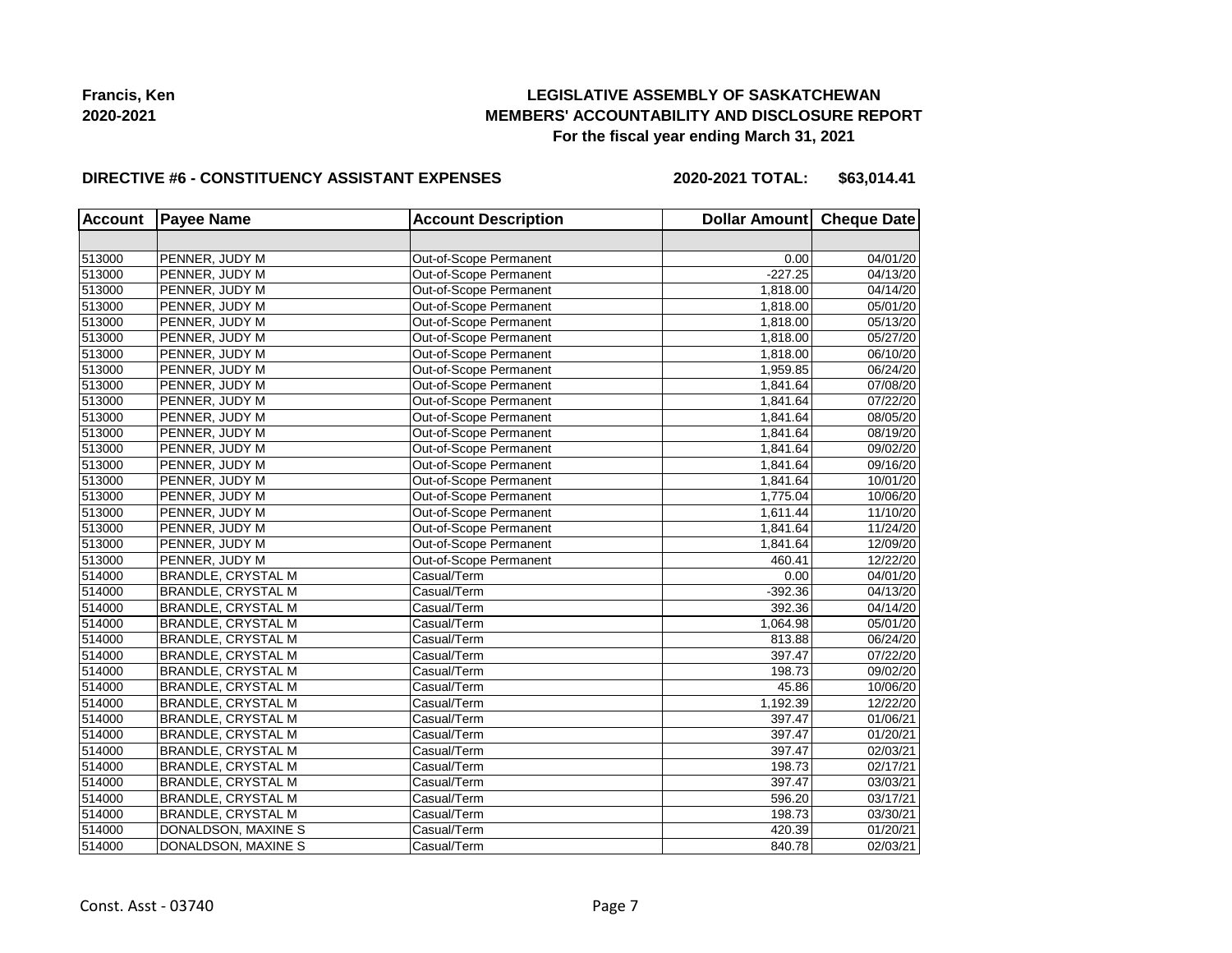## **LEGISLATIVE ASSEMBLY OF SASKATCHEWAN MEMBERS' ACCOUNTABILITY AND DISCLOSURE REPORT For the fiscal year ending March 31, 2021**

#### **DIRECTIVE #6 - CONSTITUENCY ASSISTANT EXPENSES**

**2020-2021 TOTAL: \$63,014.41**

| <b>Account</b> | <b>Payee Name</b>   | <b>Account Description</b>       | Dollar Amount Cheque Date |          |
|----------------|---------------------|----------------------------------|---------------------------|----------|
|                |                     |                                  |                           |          |
| 514000         | DONALDSON, MAXINE S | Casual/Term                      | 840.78                    | 02/17/21 |
| 514000         | DONALDSON, MAXINE S | Casual/Term                      | 840.78                    | 03/03/21 |
| 514000         | DONALDSON, MAXINE S | Casual/Term                      | 840.78                    | 03/17/21 |
| 514000         | DONALDSON, MAXINE S | Casual/Term                      | 1,050.98                  | 03/30/21 |
| 514000         | DONALDSON, MAXINE S | Casual/Term                      | 210.19                    | 04/09/21 |
| 514000         | SYROTA, RITA I F    | Casual/Term                      | 254.75                    | 04/14/20 |
| 514000         | SYROTA, RITA I F    | Casual/Term                      | 764.26                    | 05/01/20 |
| 514000         | SYROTA, RITA I F    | Casual/Term                      | 645.38                    | 05/13/20 |
| 514000         | SYROTA, RITA I F    | Casual/Term                      | 254.75                    | 05/27/20 |
| 514000         | SYROTA, RITA I F    | Casual/Term                      | 509.51                    | 06/10/20 |
| 514000         | SYROTA, RITA I F    | Casual/Term                      | 547.73                    | 06/24/20 |
| 514000         | SYROTA, RITA I F    | Casual/Term                      | 2,265.11                  | 07/08/20 |
| 514300         | SYROTA, RITA I F    | Part-Time/Permanent Part-Time    | 485.27                    | 07/22/20 |
| 514300         | SYROTA, RITA I F    | Part-Time/Permanent Part-Time    | 485.27                    | 08/05/20 |
| 514300         | SYROTA, RITA I F    | Part-Time/Permanent Part-Time    | 242.64                    | 08/19/20 |
| 514300         | SYROTA, RITA I F    | Part-Time/Permanent Part-Time    | 727.91                    | 09/02/20 |
| 514300         | SYROTA, RITA I F    | Part-Time/Permanent Part-Time    | 242.64                    | 09/16/20 |
| 514300         | SYROTA, RITA I F    | Part-Time/Permanent Part-Time    | 485.27                    | 10/01/20 |
| 514300         | SYROTA, RITA I F    | Part-Time/Permanent Part-Time    | 690.58                    | 10/06/20 |
| 514300         | SYROTA, RITA I F    | Part-Time/Permanent Part-Time    | 242.64                    | 11/10/20 |
| 514300         | SYROTA, RITA I F    | Part-Time/Permanent Part-Time    | 485.27                    | 11/24/20 |
| 514300         | SYROTA, RITA I F    | Part-Time/Permanent Part-Time    | 1,099.95                  | 12/09/20 |
| 514300         | SYROTA, RITA I F    | Part-Time/Permanent Part-Time    | 970.54                    | 12/22/20 |
| 514300         | SYROTA, RITA I F    | Part-Time/Permanent Part-Time    | 970.54                    | 01/06/21 |
| 514300         | SYROTA, RITA I F    | Part-Time/Permanent Part-Time    | 1,455.82                  | 01/20/21 |
| 514300         | SYROTA, RITA I F    | Part-Time/Permanent Part-Time    | 970.54                    | 02/03/21 |
| 514300         | SYROTA, RITA I F    | Part-Time/Permanent Part-Time    | 1,213.19                  | 02/17/21 |
| 514300         | SYROTA, RITA I F    | Part-Time/Permanent Part-Time    | 727.91                    | 03/03/21 |
| 514300         | SYROTA, RITA I F    | Part-Time/Permanent Part-Time    | 727.91                    | 03/17/21 |
| 514300         | SYROTA, RITA I F    | Part-Time/Permanent Part-Time    | 970.54                    | 03/30/21 |
| 514300         | SYROTA, RITA I F    | Part-Time/Permanent Part-Time    | 787.66                    | 04/09/21 |
| 519900         | None (Default)      | Change in Y/E Accrued Empl Leave | 0.00                      | 04/20/20 |
|                |                     | Entitlements                     |                           |          |
| 519900         | None (Default)      | Change in Y/E Accrued Empl Leave | 1,205.05                  | 04/14/21 |
|                |                     | Entitlements                     |                           |          |